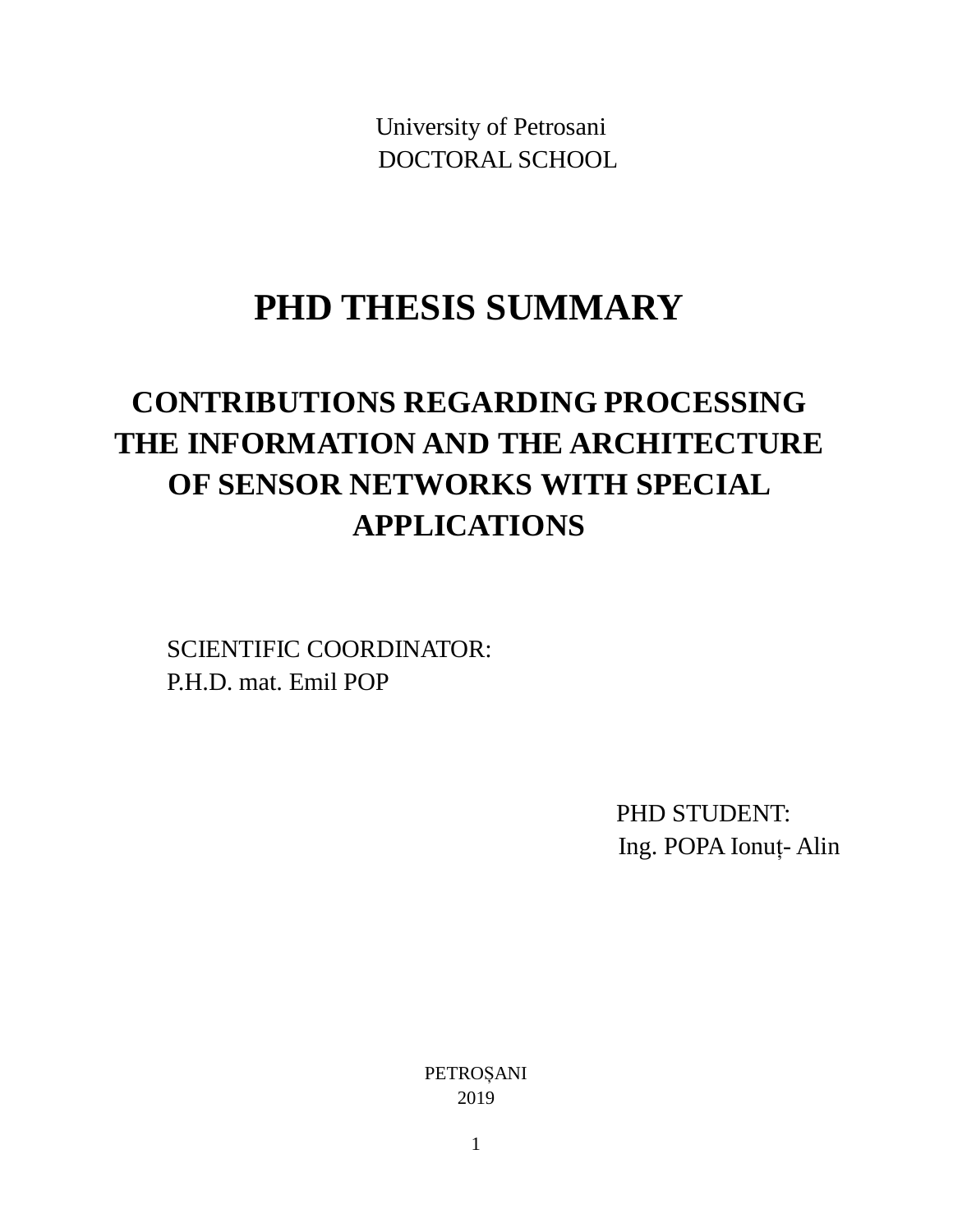## TABLE OF CONTENTS SUMMARY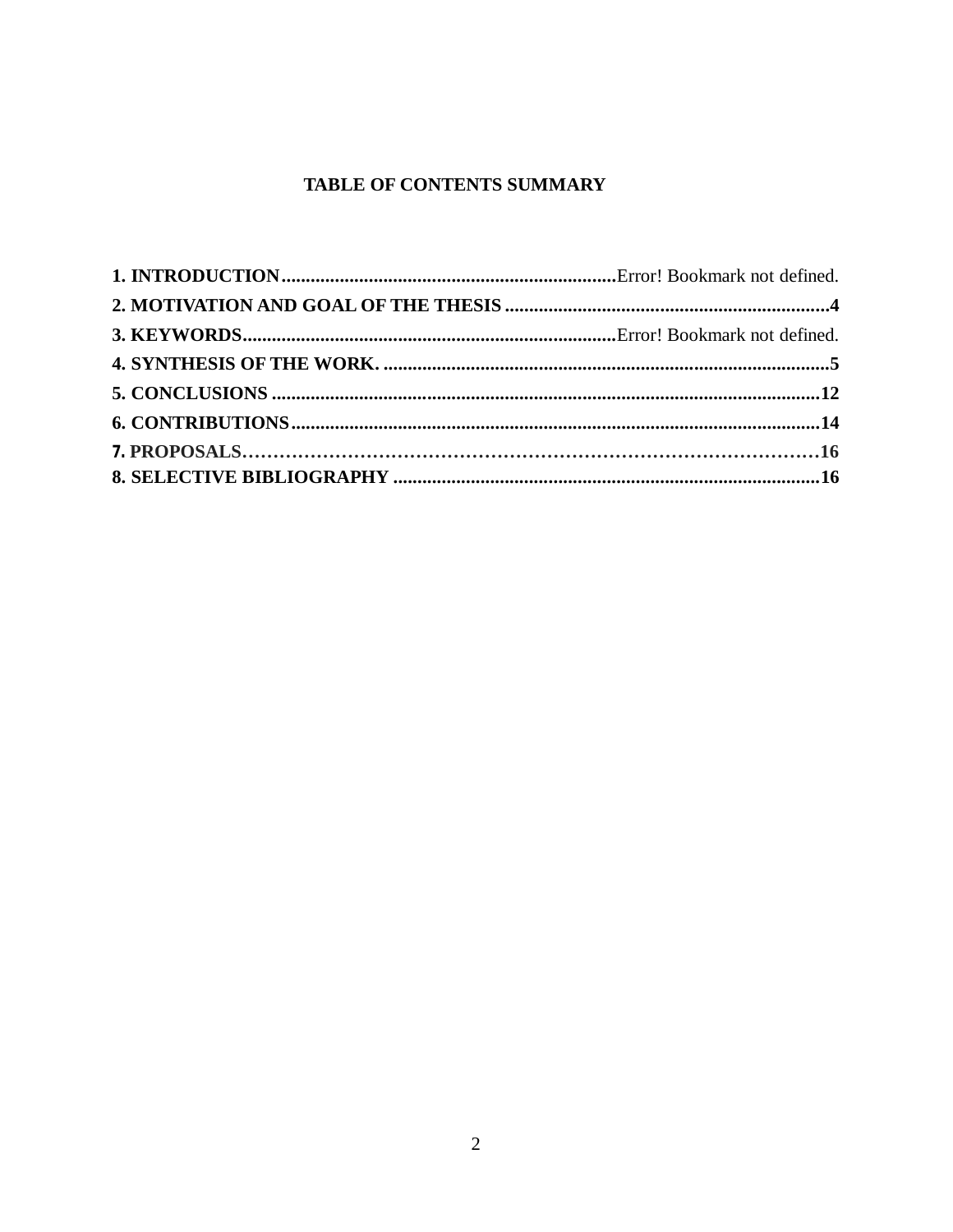#### **1. INTRODUCTION**

At present, WSN sensor networks have become increasingly important in all areas of activity ranging from household to industrial or strategic. As regards the structure of sensor networks, a number of technological developments can be observed as they are more robust, cheaper, with adaptations to changes in network topology and environmental conditions.

Sensor networks are based on SCADA technology that is still operational, enabling the operator to collect information from remote equipment (valves, sensors, pumps, etc.) and to send a limited set of instructions to them for the purpose of monitoring and command of processes technological in a centralized version.

WSN's contemporary technology has superior and totally different features to SCADA: it is a stable industrial solution and fast technical support, flexibility in further development of the system to integrate into other systems including SCADA technology, collaborative local software, environmental integration, distributed monitoring and remote control and, providing users with an easy way to operate, increasing the life of equipment and machinery through proper operation (automatic operating mode), rapid diagnosis of alarms and preventive maintenance, optimization of operational consumption/ costs, etc.

The WSN networks began in the US in 1980 at Defense Advanced Research the Project Agency (DARPA), which set up a demonstration application of a helicopter tracking system (Myers 1984) using a distributed range of acoustic microphones via signal abstractions, but sensors were quite large like a shoe box and the number of applications was limited so recent developments advances in computing, communication and microelectromechanical technology have led to a significant change in research and have contributed to microminiature of sensors.

Moreover, sensor nodes have become much smaller (similar to a card or dust particles) and much cheaper as price, so that new applications of networks sensor such as environmental monitoring, sensor network for vehicles and sensor network attached to human body.

Sensor networks were launched in Europe in March 2006 by the European Agency for Monitoring, Structural Assessment and Control, with the objective of establishing a monitoring network and a European integrated infrastructure by the end of 2020. However, WSN developments have prompted smart strategic applications for cities, water, transport, energy, and the emergence of an Internet of things (IoT), considered one of the major technological challenges.

IoT devices have as a starting point WSNs to extend this concept with the proposal of applications where embedded devices with an Internet connection help to automate user tasks. So IoT devices have ideas in many applications from the usual to the special ones.

The term internet of things was developed by Kevin Ashton in 1999 and refers to identifiable and virtual objects, representations in an "Internet-like" structure. These objects can be anything from large buildings, industrial, plants, planes, machines of any kind, goods, certain parts of a larger system for beings, animals and plants, and even parts specific to the human body.

We can say that WSN represents the path of the future, being universally omnipresent computers (ubiquitous), which will penetrate into all areas, including sensitive ones, as is the case with special applications.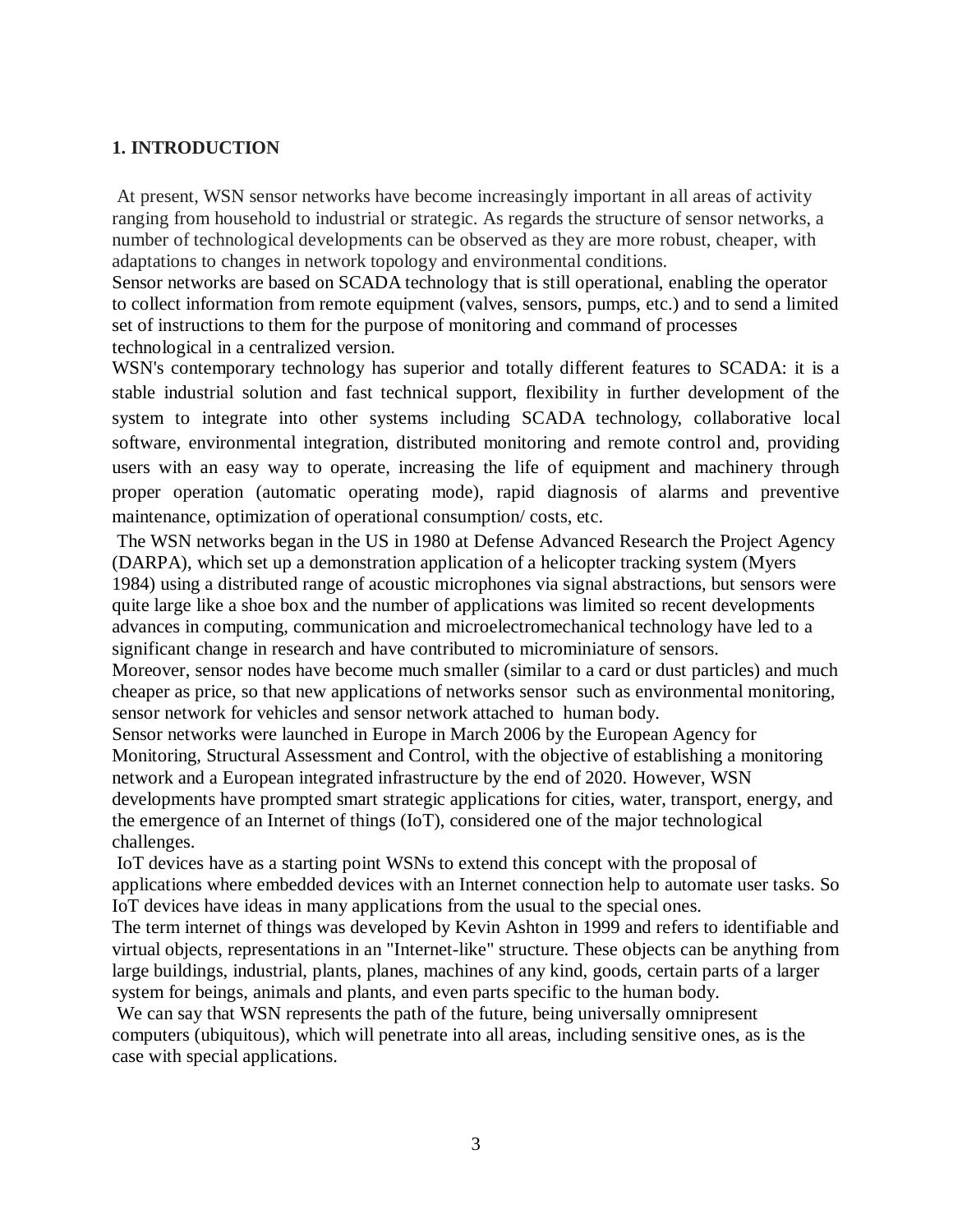## **2. MOTIVATION AND OBJECTIVE OF THESIS**

The motivation of the PhD thesis is related, on the one hand, to the provision of safe locations for the personnel carrying out activities in potentially dangerous environments and for the military domain to find alternative sources of security that can be deployed, configured or self-configured in any location regardless of the conjuncture or situation.

The main objective of the thesis is to contribute to the processing of information and the architecture of sensor networks in special applications with applications in the underground coal mining field and with a specific reference to strategic areas such as: energy, intelligent transport, water, smart cities and military operations theaters.

The above main objective was achieved by reaching other specific objectives such as:

- the need for research has started from the steady increase over the past decade in the use and popularity of wireless communication systems and especially in environments where wired communication is not possible;
- improvement the protection of electrical equipment in explosive atmospheres; observance of the types of protection according to current standards;
- improvement the current state of control and monitoring of processes from potentially explosive environments.
- integration of a WSN network that has the ability to detect gas emissions and the transmission of remote results through IoT to take action of eliminate a disaster.
- designing a network of ad-hoc sensors that can be autoconfigured for explosive atmospheres, functionally compatible with remote transmission environment;
- the research was capitalized by supporting and publishing papers, in conferences / symposium proceedings and validation by modeling / simulation and prototyping on the Arduino platform.

## **3. KEY WORDS**

From the title of the doctoral thesis "Contributions regarding processing the information and the architecture of sensor networks with special applications" there are some key words that have given a specific direction to this research.

These are: information processing, wireless sensor networks (WSN), control, transmission parameters, modeling / simulation, special applications, experiments. In principle, it is about creating systems for detecting, monitoring and controlling systems and processes that, through their specifics, take place in places where staff can be adversely affected by occupational health and safety through accidents. These are Locations with accidents potential, and in the case of explosive gas mixtures such as methane, these are called explosive potential location. Activities are only allowed in Safe Locations, without any risk. In this thesis we analyze, using mathematical methods, modeling / simulation and experimentation the possibilities of transforming the explosive potential locations into secure locations using WSN networks.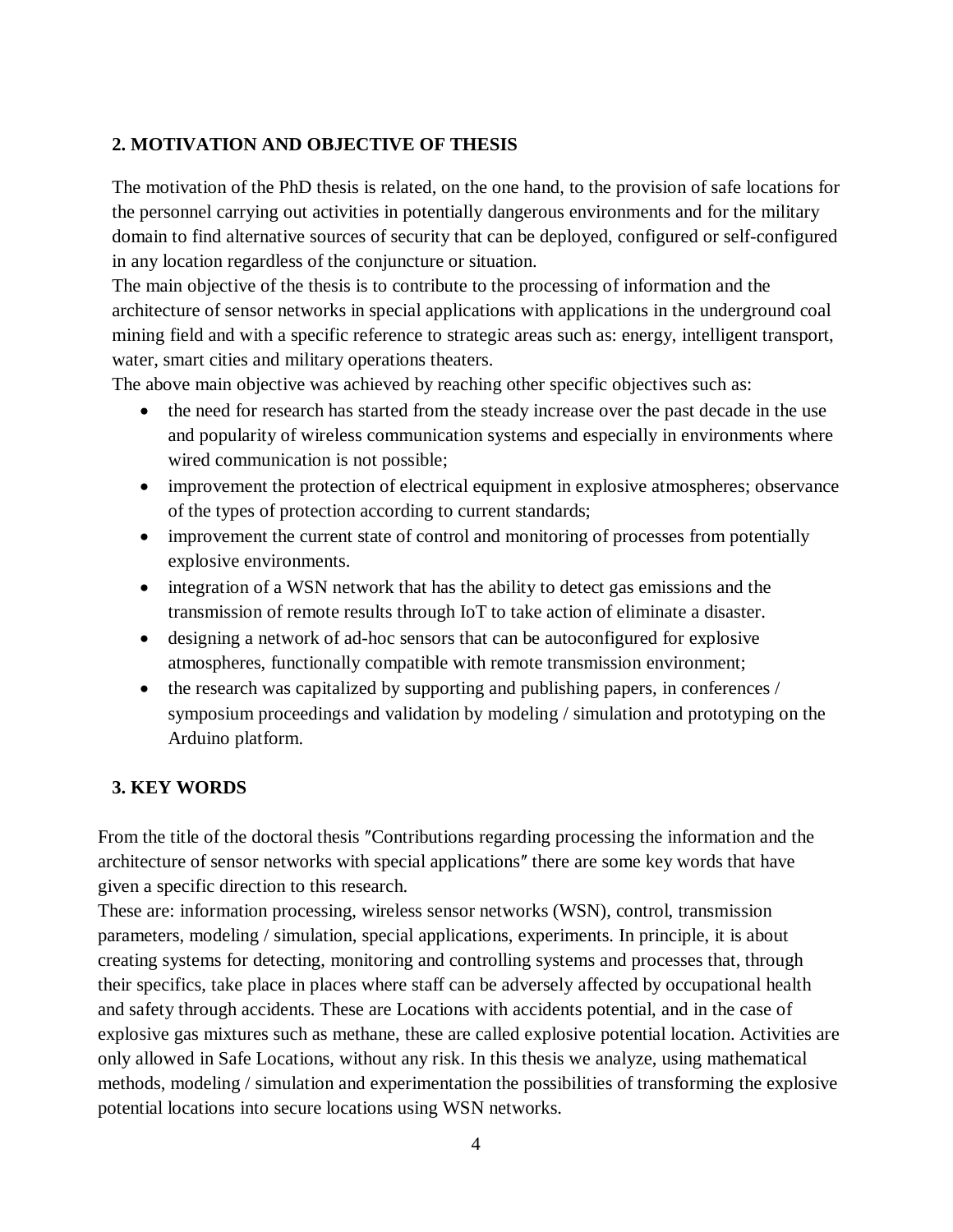#### **4. SYNTHESIS OF THE WORK**

The structure of the thesis contains 6 chapters, with Introduction, a chapter of Conclusions, contributions and proposals, totaling 165 pages, of which 120 pages represent the actual thesis and 45 pages represent the Bibliography and the Annexes. The bibliography has 81 positions and the Annexex contributes to a better understanding of the thesis and its objectives. The first chapter, entitled "Introduction", presents general considerations, the main objectives, the motivation of the thesis and a brief review of the paper as presented above. Sensors are technical devices that have the ability to gather information about systems or physical processes. They can act in different environments: in the underground, inside the buildings, in the free space, in aggressive environments or with hard accessibility, in water or under water. In the near future, WSN sensor networks will become increasingly important in all areas of activity ranging from domestic to industrial or strategic.

A problem of great importance in recent years is the increasing security and safety of personnel carrying out activities in potentially aggressive environments such as chemistry, mining, military, oil, construction etc. Personnel activities must only be admitted if the work environment is safe. These domains are special applications for WSN networks.

Chapter 2, "The actual stage of Wireless Sensor Network Development," presents a brief evolution and development of wireless sensor networks (WSNs) as ubiquitous computers. Networks sensor wireless or WSN are part of the ubiquitously distributed computing systems category (Ubiquitous computing) and were introduced by Mark Weiser under the ubicomp acronym in 1991.

Today's science has created a relatively new and exciting field - systems with artificial intelligence. Her forerunner is considered to be Norbert Wiener, the parent of cybernetics based on the university's mathematics, biology and philosophy, and has succeeded in forming a new domain of meta-science called Cybernetics or the science of control and communication in machines and living organisms. It is good to recall here the Romanian Ştefan Odobleja, who prior to Wiener published in French the book " Psihologia consonantista" in which he presented the principles of cybernetics, being rightly considered the precursor of cybernetics. One can assume that WSN is a class of cooperative sensors with software that gives them a particular quality "a level of artificial intelligence".

In this chapter, classical applications related mainly to disaster monitoring and then some of WSN's smart applications are presented like: Intelligent Electricity Network, Intelligent Urban Transport, Intelligent Water Networks, Intelligent Buildings, Network Centric Warfare, with the benefits and challenges it implies.

One of the special applications to which the thesis refers is represented by locations with " explosive potential atmospheres" such as chemistry, mining, army, etc.

Thus, in the mines with explosive atmospheres, a SCADA system for controlling and monitoring the parameters of the underground atmosphere called "Telegrizumetrics Central" has been used for decades. Note that SCADA is able to transmit information both by cable and radio over long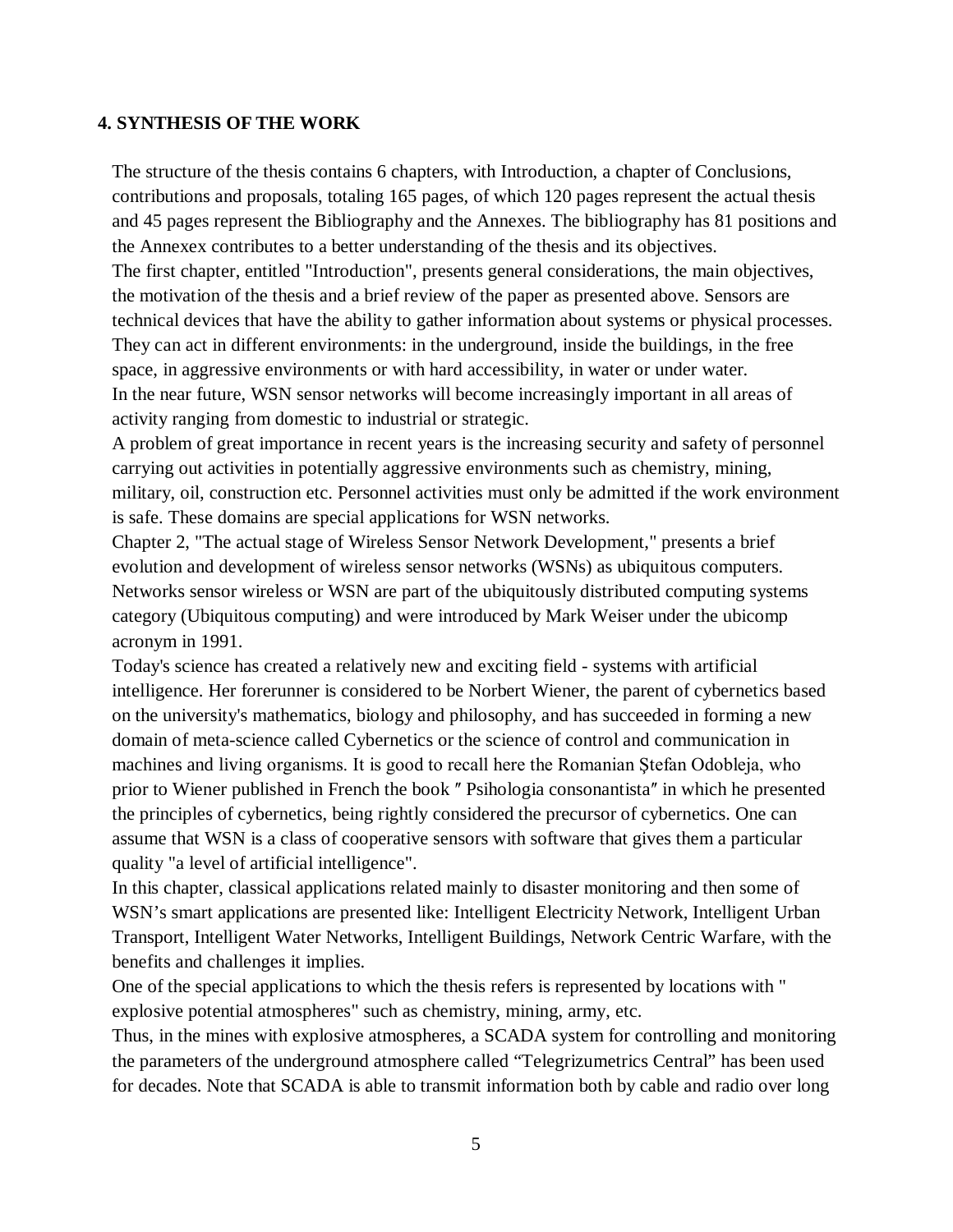distances. All of these systems have a common feature: data control and processing are centralized, requiring very expensive, energy-intensive hardware and software resources, and is not fully achieve safety. WSN structure are made up of nodes. A node is structured as 4 basic components: environmental sensors, data and program memory microcontroller, wireless communication interface, power supply. Sensor-free nodes have the quality of a router amplifying the signals and thus increasing the transmittance fully safe.

A first example of the node was the MICA Mote system, developed at Berkeley University, having the size of a matchbox with Atmega processor, transmission distance of 40 m, light sensors, temperature, seismic, acceleration, acoustic and magnetic source with 2 AA batteries enough for a few months. Uses the TOS operating system.

In 2001, the concept of Smart Dust (Smart Dust), consisting of millions of millimeters of sensors that are launched in the environment to monitor different phenomena, was launched. Each microdevices has all four elements of a node structure, can float in the air, can be embedded in the building plaster, configured and maintain themselves.

It has become a standard, the ZIGBEE family with XBEE variants, designed to equip sensor networks for monitoring and controlling building environments and beyond. In addition, ARDUINO technology provides accessible as price and configuration modules for testing sensor network applications, being a useful platform in the experimental prototype stage.

The operating systems and programming languages used by WSN represent an extensive category of information products called Middleware, providing environmental sensors and providing an infrastructure for interoperable applications. Among these are: SensorWare, DSWare, TOS, MAC etc. Generally, the programming languages used by WSN are restrictions of classical languages: C, C ++, BASIC, JAVA, etc.

The development of WSNs started as military applications in the US, in particular conflict surveillance, when the US called on the DARPA to develop the Distributed Networks of Sensors (DSNs) for the US Army. A wider list of applications is given below.

Regular (classic) WSN applications:

- disaster detection
- environmental quality control
- ecological control for the so-called geo mapping of biodiversity in certain habitats
- Surveillance of mechanical stress on buildings in seismic areas

Strategic WSN Applications:

- realization of the smart electric network
- online monitoring system for intelligent transport
- WSN applications in intelligent water network monitoring
- city logistics
- WSN applications for smart homes

Special WSN Applications:

• monitoring potentially explosive locations

This application is still at the beginning and is dealt with in detail in this thesis.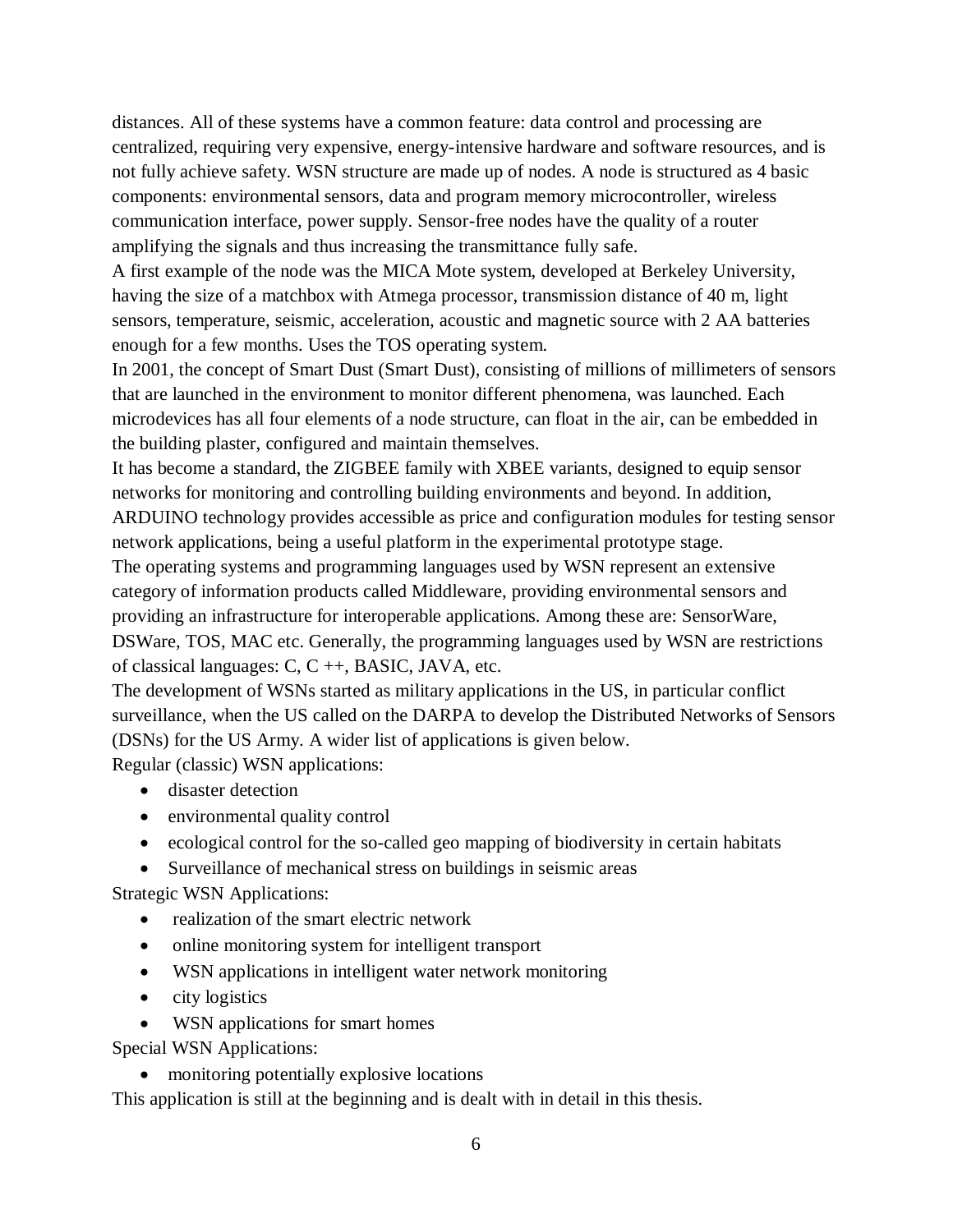• Network Centric Warfare (NCW), the term network-centered operations refers to military operations, operations activated through the Military Force network.

As the development of WSNs has been made, we will present some elements of it. NCW is the new military strategy in which WSN's special applications are fully utilized starting with the soldier (the future, the universal), continuing with the military technique and command center. The fighter's equipment will be made with advanced technology, the outer layer will be heat-insulated and waterproof, will be able to change the color according to the environment of the fighter. The surface of the suit will be treated with nanoparticles of carbon nanotubes, so it is believed they will be able to detect the approaching of the bullet, generating a shield electric field that will stop or deviate the projectile, the whole body and especially the vital organs will be protected. The military helmet is also performing with integrated gas mask that adapts to detectable noxes or germs, night-vision stereoscopic cameras, tactical images and data projected inside the weatherproof and shockproof visor, high-security satellite communications, voice control for other applications.

German version of the future soldier called Gladius.

Supplied by Rheinmetall company, he was interested in a partnership with a Romanian company, for such equipment to be produced for the infantry forces of the Romanian Army. Gladius helps the infantries to identify the targets more precisely, which is vital for their own protection, but also for the civilian population. The system is modular, does not overload it, and energy consumption is minimal. Ballistic equipment protection reaches level 4, according to German military standards. Strengths are steel helmet and the so-called "electronic backbone" - a computer worn by soldier who controls the other subsystems and sensors in the equipment, giving the soldier information about his current situation and the position of the allied forces.

 The Universal Soldier Concept was launched by the Pentagon and is a development of the Future Soldier launched by the Advanced Defense Research Agency using genetic manipulation.

This wants to create the genetic manipulation of the perfect soldier able to resist for days without food or sleep, to run as fast as Olympic champions and even to regain his limbs lost in battle. One of his first projects was to build an exoskeleton to allow soldiers to run very fast and be able to carry enormous loads.

Genetic mutations target the body's ability to turn fat into energy and to last for days without food. The shocking thing is, however, the ability of organs to grow back by replacing the lost limbs in battle. The agency has spent a lot of money to find out which gene can trigger this phenomenon of regeneration, and have already studied cases in which the fingers of children have grown back.

• In Romania, an important thing is the Center of Excellence, which is responsible for the simulation of CILFT combat operations.

CILFT features real-time simulation, virtual simulation VBS2 and JCATS simulation. CILFT provides military training using the various simulation types but can integrate them into so-called LVC simulation federations. In the latter case, exercises distributed at brigade level can be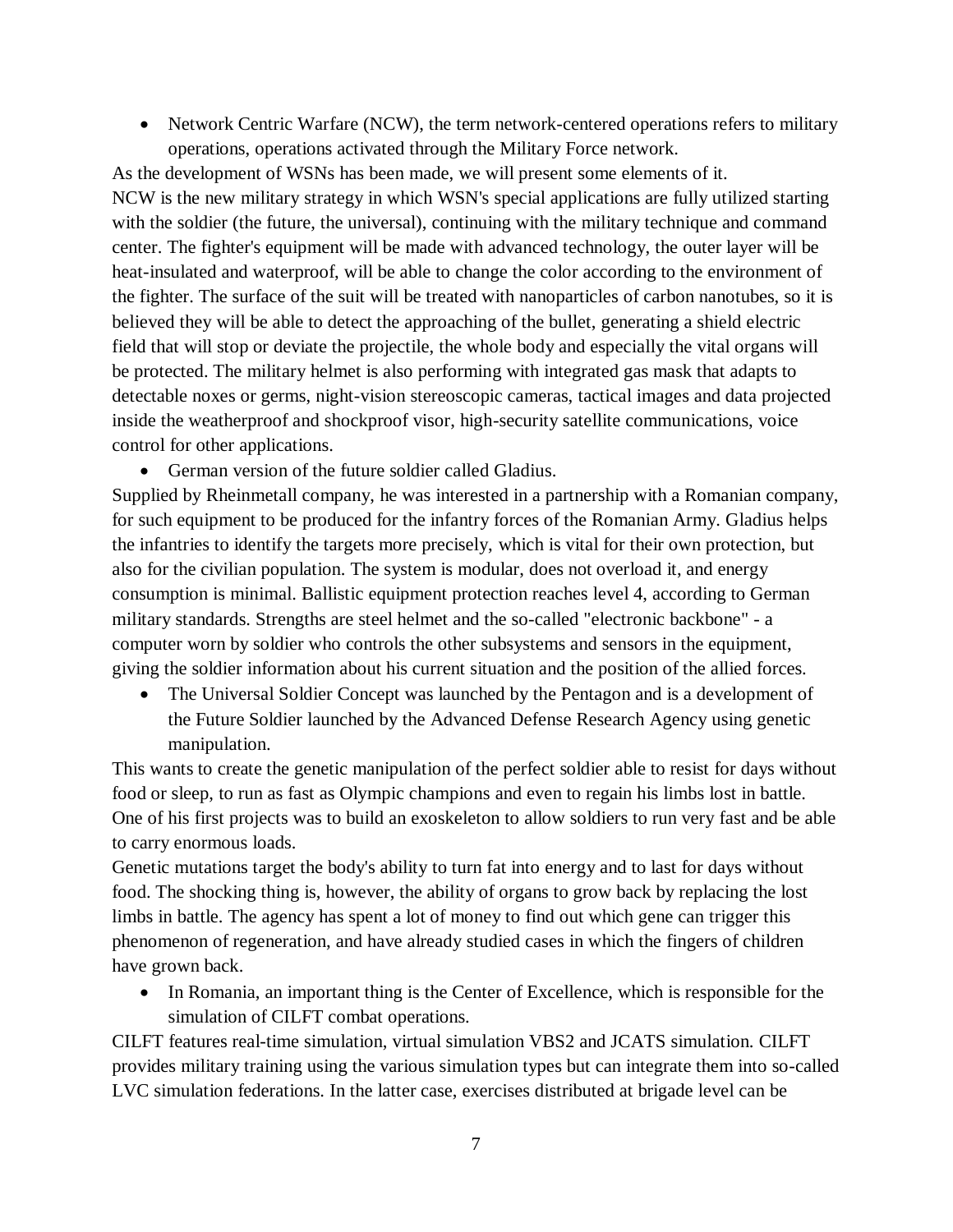carried out. The future soldier in the German version could be a starting point for equipping the Romanian Army's infantry forces.

At the end of the chapter are listed the main types of sensors in WSN for special applications, namely:

- Air quality sensor SGP30;
- Gas Sensor MQ-2;
- Methane Sensor MQ-4;
- Motion and vibration sensor;
- Temperature sensors;
- Inductive speed sensor;
- Presence and pressure sensors;
- Current, voltage, proximity sensors;
- NI-WSN, WSN Multiple Node.

Chapter 3 called "Special Applications of WSN Wireless Networks", in this chapter is a brief definition of the concept of "special applications" as "the use of WSN in areas with potential for accidents to provide locations safe work ". Such areas are potentially explosive: mining, oil, chemical, food, marine, etc.

The characterization of a location with aggressive potential is made by three conditions defining the accidents triangle:

- 1. If the environment facilitates the production of accidents;
- 2. If there are event conditions;
- 3. If there are sources that can trigger accidents;

Particularly for coal mining, this is called the explosion fire triangle.

The safe area, the potentially explosive zone, the explosion risk area are then defined. It shows how a potentially explosive zone turns into a safe area using intrinsically safe equipment, positive safety remote control devices, and explosive atmosphere monitoring through SCADA and more recently WSN systems. At the end of the chapter are listed the qualities of WSN networks that make them useful in monitoring and control applications in underground coal mining, with application to distribution of WSN networks in cut coal.

Transforming potentially explosive location into a safe location is done by two actions:

• Remove any sources of explosion initiation.

• Maintaining the percentage of methane in the air of the location below 1%, which is nonhazardous.

The first condition is ensured by the use of anti-explosive construction equipment and the second by aerating the locations and permanent control of the methane percentage.

One single problem remains sensitive, namely the communication between the equipment and staff that needs to be done through intrinsically safe and positive protective devices.

An example of this is the remote-control device with intrinsic protection and positive security and which, as presented in the thesis, can be achieved by software.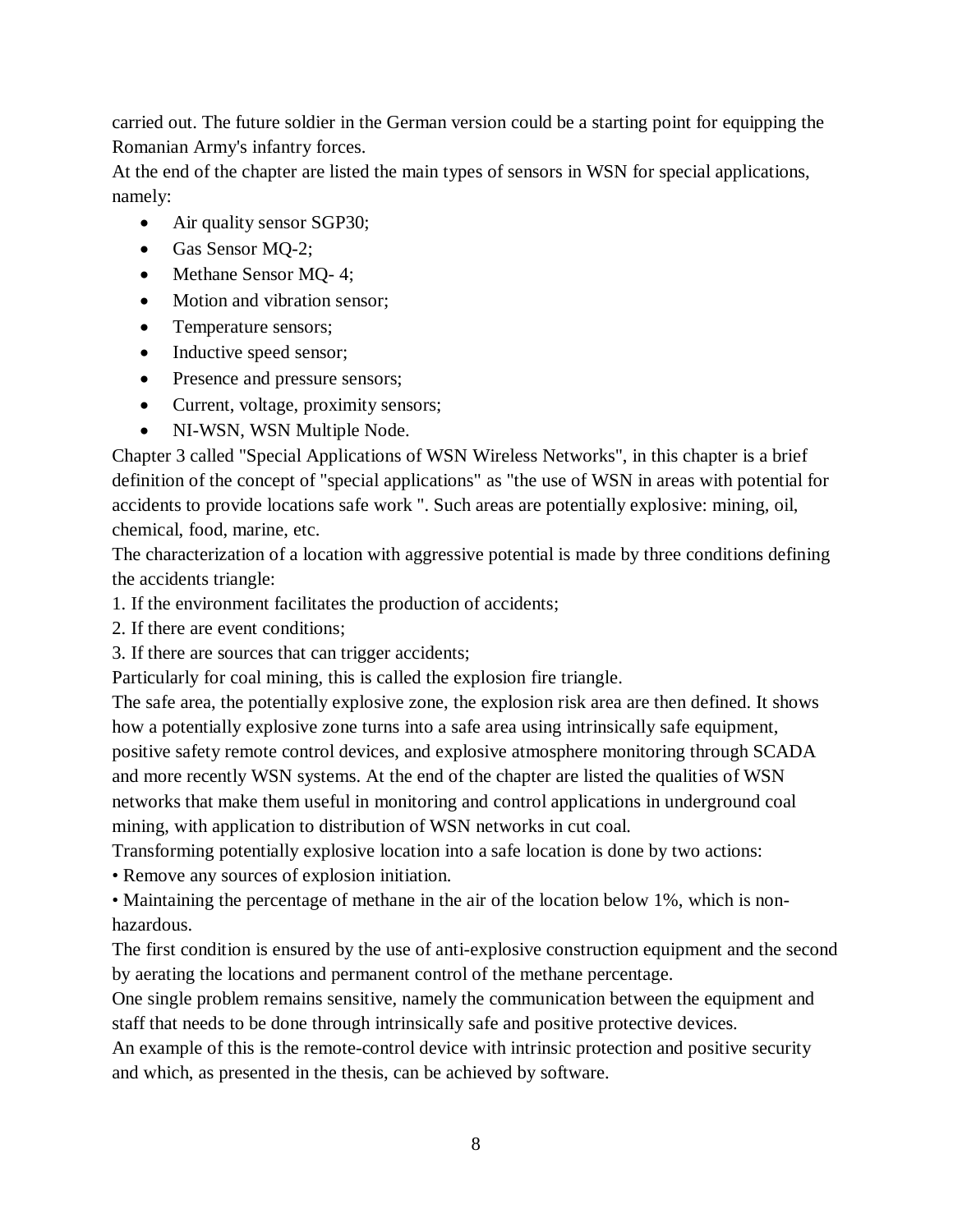Regarding the special applications in the coal mines, the thesis presents at the beginning the geological-mining conditions for the extraction of coal, the location named production working, which is made by various exploitation methods such as:

- slice mining;
- drilling-blasting mining;
- undercut mining.

Methane also called mine gas is present in coal layers, but also in surrounding rocks, reaching underground workplaces with exploitation and a permanent hazard, especially if they accumulate in flammable or explosive concentrations.

Pure chemical methane is a colorless, odorless and insipid gas, not detected by human senses. The ignition temperature of the methane is quite low,  $650-750$  ° C and drastically reduces when mixed with air. In this sense, gas releases that could create an explosive atmosphere must be controlled and maintained in a perceived percentage as non-hazardous and the equipment, installations and machinery to be anti-explosive and periodically controlled.

The advantages of WSN that make them very useful in special applications including underground are:

- WSN forms a control loop with the real world;
- WSN are a set of simple nodes that cooperate as one unit;
- WSN nodes process environmental data integrating human experience with the real world;
- Nodes operate on the principle of energy conservation;
- WSNs are automatically located in space and synchronized in real time;
- WSNs are tired architecture platforms as a local / global compromise.

As presented above, the solution proposed in this chapter is: the combined use of sensor networks with the SCADA scanning system.

Besides, some mining companies have announced that they are in the advanced phase of implementing mining sensor networks, so we have presented a prototype produced by Australia's MST.

WSN consists of two main components: the remote telemetry unit (RTU) and the network connection port of the mine called gateway. RTUs form their own WSN network at 802.15,4 MHz.

The chapter is largely original, some concepts and examples have been published by the author in the prestigious journals and Proceedings ISI, indexable in Thomson Reuter / Web of Science. The 4th chapter is titled "Modeling and simulations of special applications with Wireless Sensor Networks".

In this chapter is presented the modeling/simulation-algorithm for the special applications of the WSN sensor networks.

In case of using WSN in special applications it is necessary to have modeling / simulation platforms capable of doing the following:

- Designing the accidents with potential location;
- Configuring individual SCADA sensors (if any) and WSN;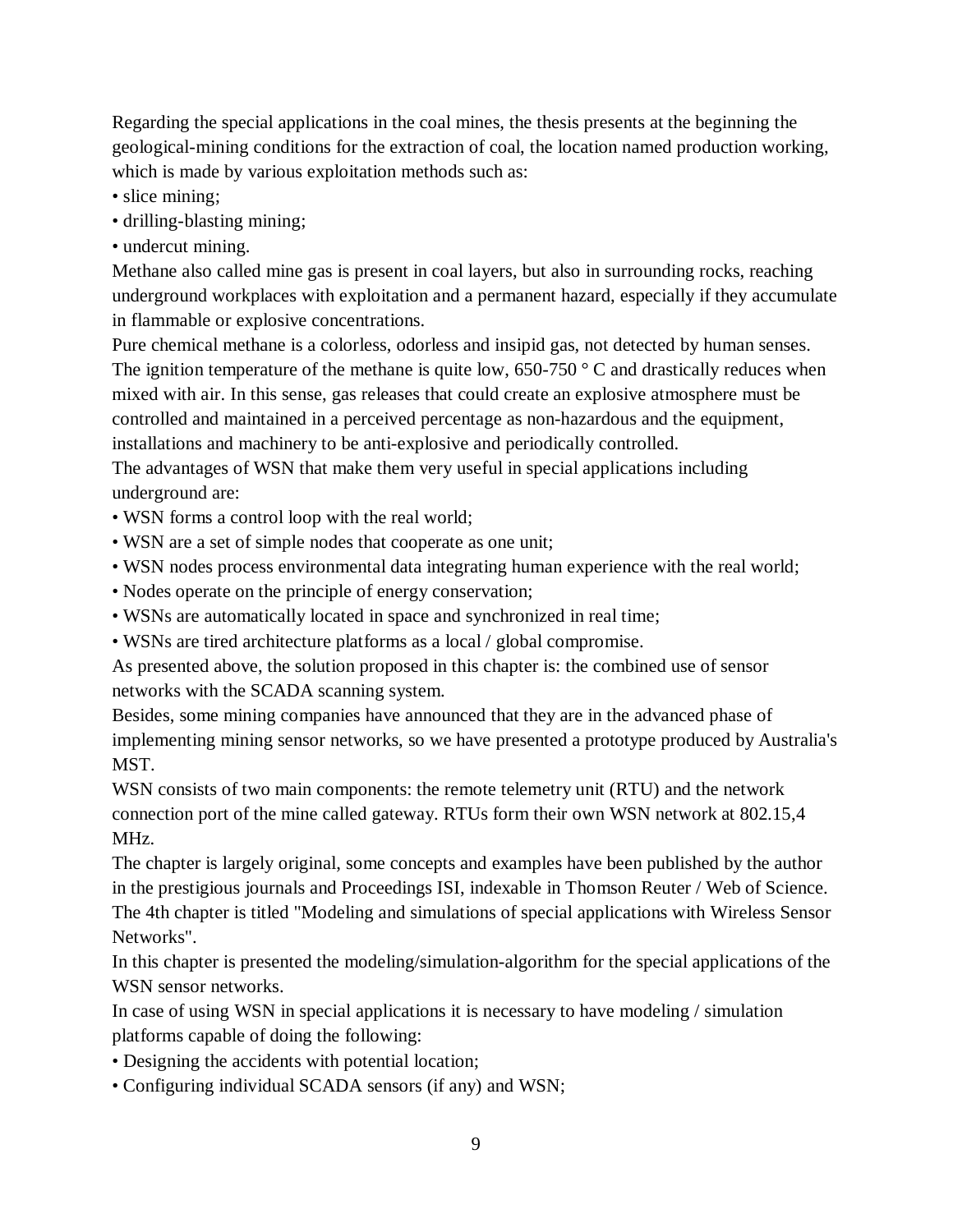- Establishment of hazardous routes and installation of WSN networks;
- Adjustment of WSN sensor parameters;
- Network programming;
- Simulation and extraction of results;

Among the modeling and simulation platforms, CupCarbon is one of the most complete and performing software products.

In this paper we used the CupCarbon simulation/modeling platform, which was briefly presented below, with an example of a real case, namely the extraction of coal from a production working. CupCarbon is the result of the French project ANR PERSEPTEUR which aims to develop algorithms for simulating WSN applications in a 3D environment.

Networks can be designed and prototyped through an easy-to-use ergonomic interface, using the OpenStreetMap (OSM) graphics application.

Energy consumption can be calculated and displayed based on simulated time.

The CupCarbon grafic interface is composed of five main parts:

- Location map
- Menu bar
- Toolbar
- Parameters panel
- Console

Sen Script is used to write programs necessary for the operation of the sensor nodes of the CupCarbon simulator, the language used is a simplified processing of the Java script.

Below we presented an example of modeling / simulation in the case of a classic underground working location with combine and conveyor so that such an approach limits the risk of global accidents through the SCADA scanning system of the S sensors and ensures a safety location at the local level through the network WSN, W sensors.

The model is a concept to simulate the scenario described below.

If the methane is detected, the appropriate sensor processes the information data of other WSN sensors and sends a synthesis of the situation to the receiver sensor.

Of course, in dangerous situations, the Scada and WSN systems will react by activating the feedback to disconnect the electricity in order to protect the hazardous space.

Finally, the result model is simulated and the Arduino code can be generated for practical testing. Such an approach limits the risk of accidents through the SCADA scanning system of the S sensors and provides a more secure location locally through the WSN W sensor network. The modeling / simulation was implemented on the CupCarbon platform as follows:

- the real world of the mining site was designed based on the technological model presented with the SCADA S sensors;
- based on human experience, methane from free space, coal front, bunker and conveyor were determined.
- a mobile element was introduced, simulating the evolution of methane, running on methane evolution;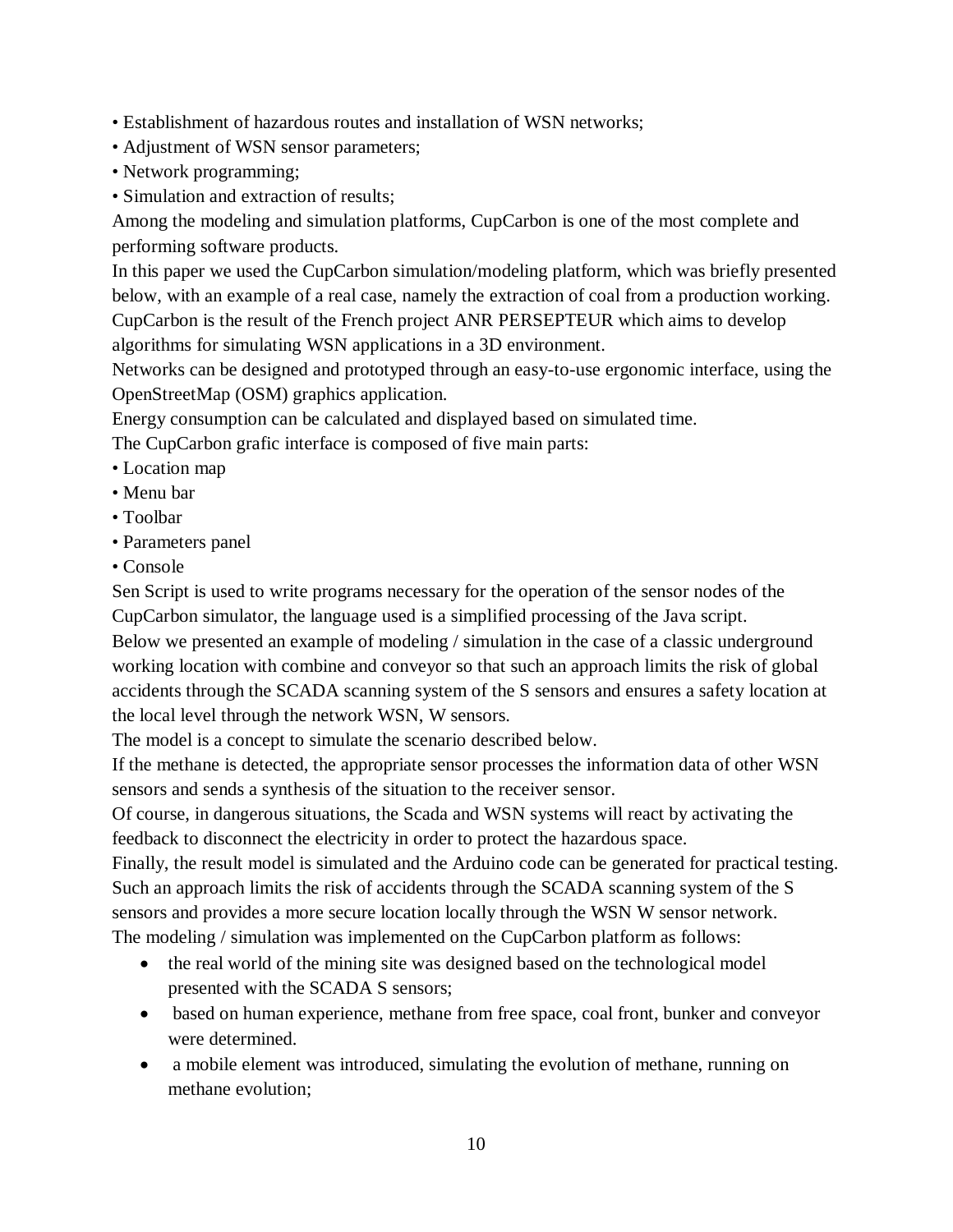• Three WSN Wi  $(i = 1, 2, 3)$  node sensors are introduced, arranged in a star topology and each is transmitting to an intermediate router and final router which then connects to the gateway receiver connected to IoT.

The simulation results are presented for two situations: first, when the intermediate sensor detects methane in the coal layer after combine cutting and the second when methane from the bunker and belt conveyor infiltrate. The two sensors are programmed to receive data from the work environment, cooperate, and transmit them to the gateway's final receiver. The receiver is programmed to retrieve data and upload it to the internet.

Thus, process managers and coordinators receive real-time information and decide what steps they need to take to ensure a safe working environment. Finally, the model for the simulation results is run and the code is generated for implementation on the Arduino platform. In the thesis we can see the implementation with Arduino technology for 3 WSN gas nodes together with 2 routers and a gateway receiver for each node with a total of 6 routers and 3 gateways. Gateway receivers to connect to Internet or Internet of Things, can all have 3 channels in the same end device.

Chapter 5 "Special Applications and Experiments on Using Wireless Sensor Networks" presents some WSN prototyping applications and experiments such as the realization of methane sensor nodes, the transceiver as a radio transmitter / receiver using the Arduino platform and a  $C / C$  ++ communication program.

This chapter is largely original and contributes to the validation of the theoretical results presented in the doctoral thesis.

It has been started from the general block scheme of a WSN terminal node consisting of: Microcontroller & Memory Environment Sensors, Antenna Radio on the chip, Power Source, Input / Output Ports.

 For the WSN application used in underground mining exploitations, using existing devices such as sensors, circuit elements, dedicated plates produced by Arduino, etc. The Arduino Platform was used as follows:

• the gas sensor and the Arduino connection interface were selected;

• Arduino board has been used that has Online C programming language adapted for reading, writing ports and making radio communication;

• An appropriate plate for Radio and Antenna has been selected and used;

• Wireless module incorporating integrated circuit the nRF24L01 works in the 2.4 GHz standard ISM band, capable of up to 2 Mbps transfer speeds, can send and receive data from free space up to 150 m.

For experimentation, Arduino motherboard interface was designed for both sensors and radio, these interfaces were able to connect several types of sensors (gas, motion, vibration, etc.) without loss of transmission or errors.

Further, these routers will communicate via radio on different channels without being disturbed to the main reception node, which has a more complex equipment, as follows:

• an Arduino Nano that takes the data from sensors nodes and other routers;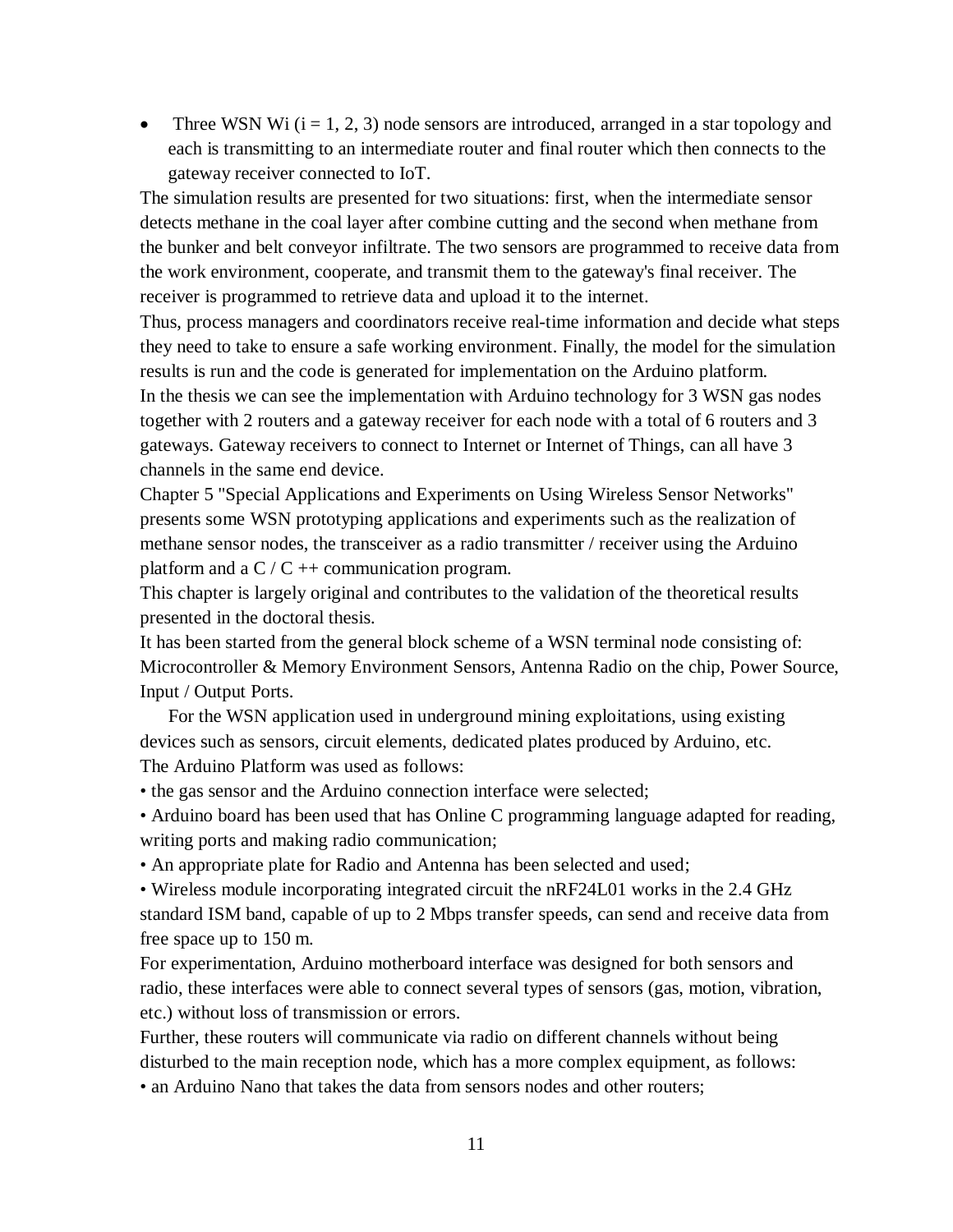• an Arduino Uno equipped with an Ethernet shield for the gateway;

• For connecting to the web interface, was used an adapter made as a shield connected to an internet router to generate a web page, these modules can also work offline where we can view the state of the input parameters without accessing the web page directly from a work station .

Having two or more Arduino can communicate with one another wirelessly over a large distance and with a transmission speed of 2Mb / s. To an Arduino module it can be attached and other types of sensors: distance, temperature, vibration, motion with which we can remotely monitor various underground activities and send centralized results through IP communication via IoT.

Also, in this chapter was treated an original application the statistical-probabilistic analysis of rare catastrophic explosions using the Large Numbers Law, which will be presented below.

 Investigations on underground mining and geological research have concluded that systematic real-time monitoring, as well as maintaining machine and plant safety, is a good way to prevent accidents and disasters.

These systems have greatly reduced the explosion hazards, but have not completely eliminated them, so unfortunately there are still accidents.

The above shows that in underground mining, including abstraction, there may be "Probabilistic Event Fields" in which the Bernoulli Probability Law, known as the "Large Numbers Law", is applied.

From a practical point of view: The Law of Large Numbers affirms that a certain rare event will certainly occur, influenced by an arbitrary but very large number of other elementary events, some of which are favorable, even if each of them has a minor influence on the phenomenon considered as a whole.

For example, tossing a coin of n times and recording the number of occurrences of the "tail" m leads to  $m / n = 1/2$  if n is large enough. The experiment by Pearson, who threw a coin over 11500 times ( $n = 11500$ ) and obtained the tails over 6000 ( $m = 6000$ ). A frequency of m  $/$  n = 0.5217 was obtained, close to the probability of 0.5.

Chapter 6 "Conclusions, Contributions and Proposals" highlights the conclusions, contributions and proposals for improving the architecture of sensor networks with special applications, including the possibility of using them in armed conflict.

#### **5. CONCLUSIONS**

The need to use the described sensor networks as well as the processing of information is justified by the increase of the technological and safety level in all fields but especially in those with special activities. There are currently many sensor networks that diagnose much of the deviations from the normal limits of different processes such as disaster monitoring, natural disasters, and military systems. For industries with potentially explosive atmospheres such as underground coal mining, the problem is right at the beginning. The Law of Large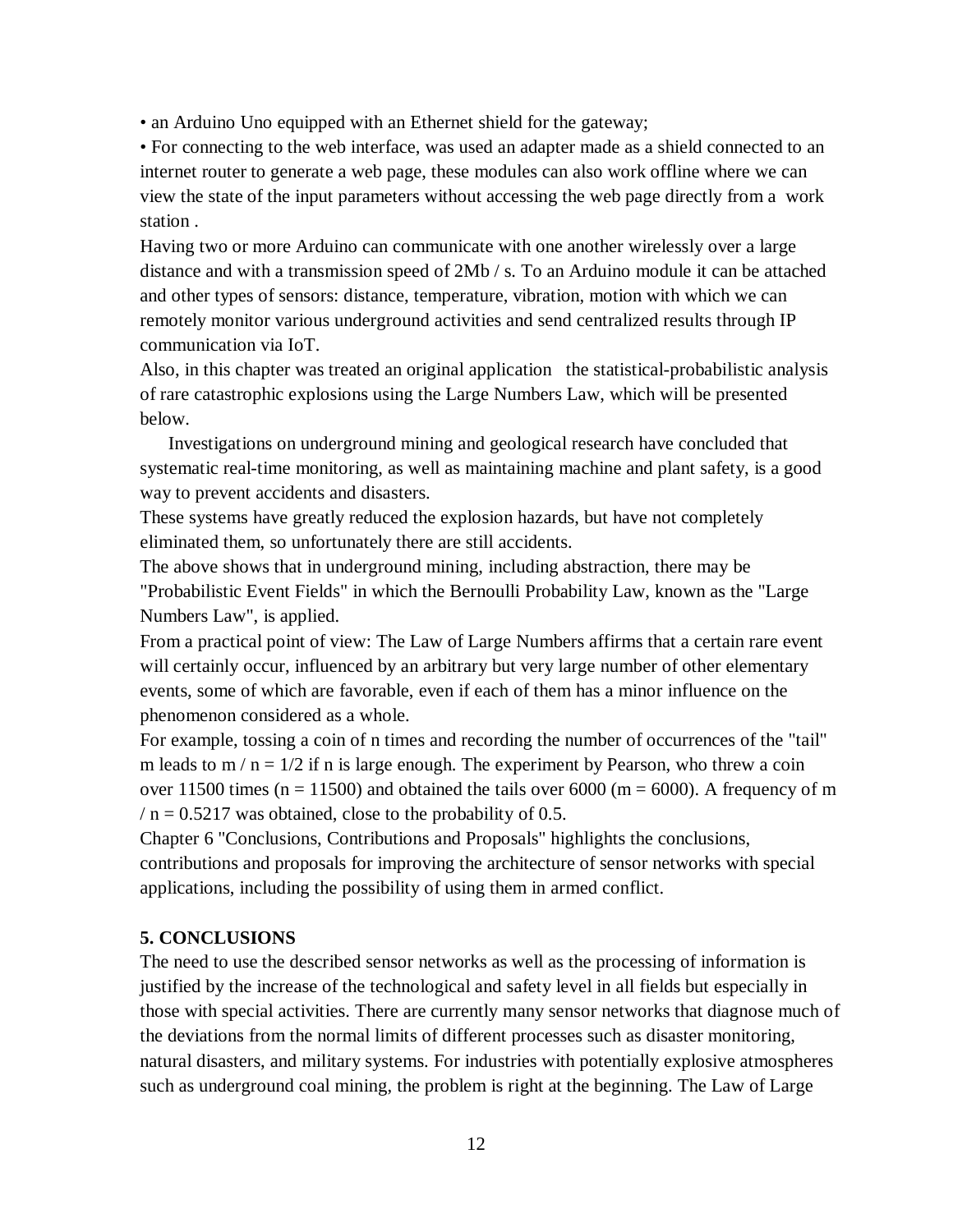Numbers indicates the possibility of preventing or even eliminating catastrophes if an appropriate strategy is chosen and WSN could favor this.

For some underground mining processes by using WSN, the following would be obtaining: making and using more compact and robust automation systems by removing classic long wire wires; proposing a command and control strategy based on WSN; the use of equipment's with intrinsic protection by software, resetting the cycle of probability events that ultimately would be catastrophic one.

This knowledge was acquired in the Department of Automatics, Computers, Electric and Power Engineering of the University of Petrosani, Faculty of Mechanical and Electric Engineering. To this knowledge is added the over 12 years of activity in the Ministry of National Defense, namely the Special Telecommunications Service.

The proposed IT system brings a new approach to the use of intelligent WSN sensor networks for special areas with highly affordable detection capabilities that can help facilitate wireless use on the one hand and secure locations on the other hand. The classical approach consists in the fact that information is transmitted to the process through a large number of cables and requires the use of complicated, costly and even heavy equipment that primarily affects safety and security of activities, creating fields of potentially dangerous events that conform to Laws of Large numbers can lead catastrophic accidents.

It was also considered that sensor networks must be as affordable as possible, have a high transmission capacity, be scalable and reconfigurable. The need for the described sensor network as well as the processing of information is justified by increasing the technological level in all systems worldwide. This is justifiable if one takes into account that sensor networks are in continuous research and development, each contribution being a breakthrough to those described above.

The main objective of the thesis is as follows: "contributions regarding processing the information and the architecture of sensor networks with special applications" Currently, there are many sensor networks that diagnose much of the deviations from the normal limit of the different processes. These have been widely applied in theaters of military operations, then in the surveillance of natural disasters, and they have now begun to be applied to industries with potentially explosive atmospheres, as in the case of the underground mining industry where this thesis is the first approach in country of its kind. This is the main motivation for the development of a system based on ad-hoc WSN networks using even anti-explosive PLCs with intrinsically safe software ports that can be used in underground for potentially explosive atmosphere monitoring or control or intrusion detection, enemy troop movements or terrorism, and remote transmission of information to decision centers through modern wireless communications.

Modern methods and simulation methods were used to analyze, improve and validate the results of the use of the created network, along with the optimization of the parameters of the automation models. The CupCarbon platform was used for this purpose. Monitoring is done using a program written in  $C / C$  ++.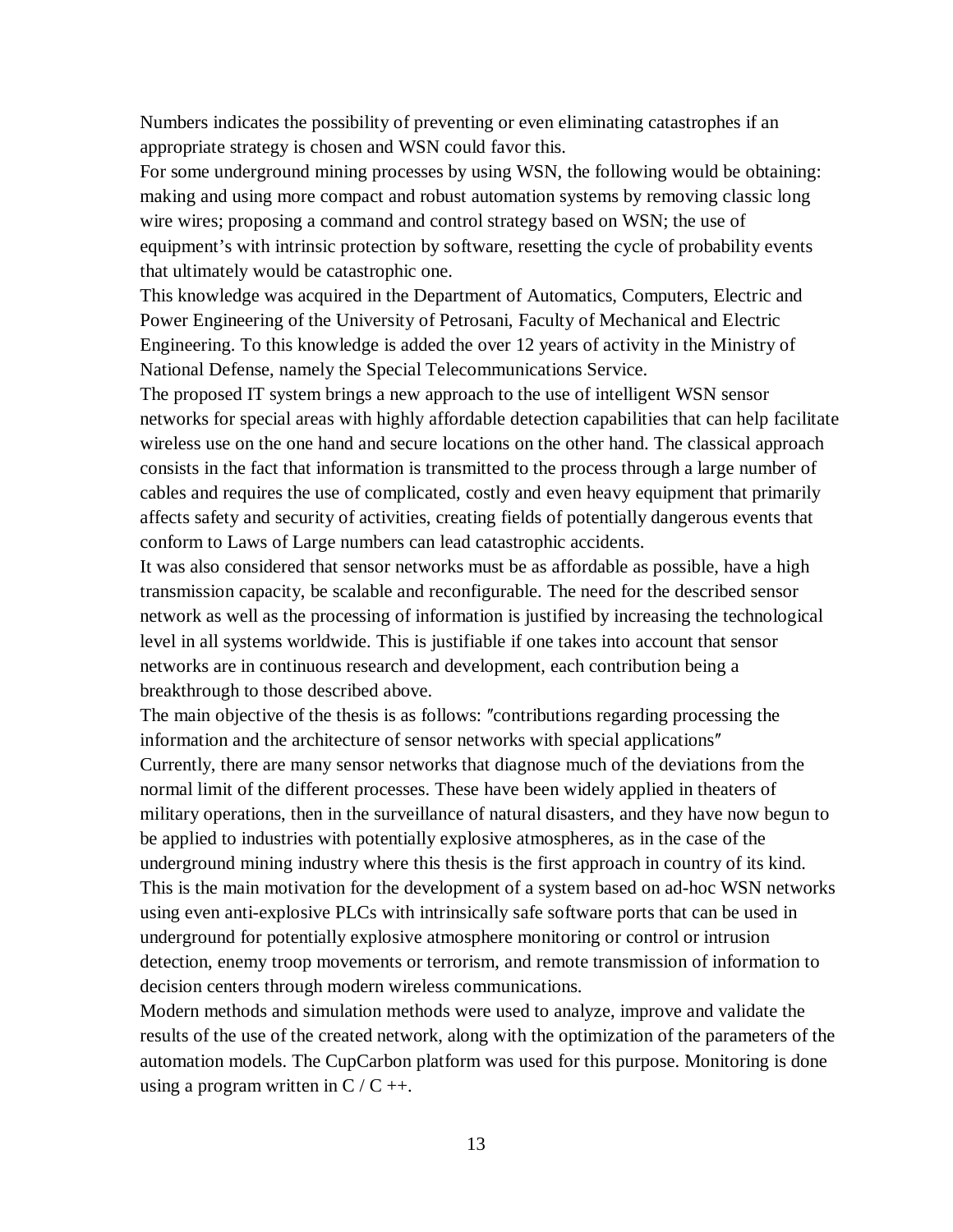The foregoing justifies the necessity of establishment of a network of ad hoc sensors that can be used for potentially explosive environments as well as other special areas such as early detection systems for natural disasters or even modern military applications. The Arduino Uno, Arduino Mega platforms, NRF 24 L01 transmission modules, PIR sensors, vibration sensors, gas and smoke sensors MQ-2, all were used for the PhD thesis. These equipment's have been used to prototype an experimental, error-free, solid platform that can be autoconfigured according to the environment in which it is used. In this paper we also presented the simulation of some processes characteristic of the potentially explosive atmosphere, namely:

• Remote command via PLC with intrinsically safe and positive ports through software for underground operation;

- simulation of a complex application using the CupCarbon platform;
- the need for an ad hoc network in potentially explosive environments;

## **Actuality and justification of theme**

The qualities of WSN networks, the flexibility of architecture, their modeling and simulation, local programming and the possibility of integrating human experience, etc., show us the significant potential they have in applications in general and in special application in particular, contributing fully to and for development durable and sustainable. These support the need to know the field as best as possible, justify the motivation, timeliness, setting the main objectives, the choice of theme, the processing of information and the architecture of the sensor network with special applications.

## **6. CONTRIBUTIONS**

In the following we will present a list of the main contributions resulting from the research carried out for the thesis entitled: Contributions regarding processing the information and of the architecture of sensors networks with special applications.

- Performing a bibliographic documentation research in the field of sensor nodes and WSN networks, in order to determine the level of implementation and their applications. In this way, it was possible to appreciate the possibilities of introducing WSN networks and choosing the strategy of application even in special fields, in particular underground coal mining.
- Rigorous definition of concepts used in research in the work, such as: Special applications, Triangle of accidents from which the Explosion Triangle derives, Location with explosive potential, Explosive location, Safe location, Intrinsic safety, Positive safety, Barrier safety, etc.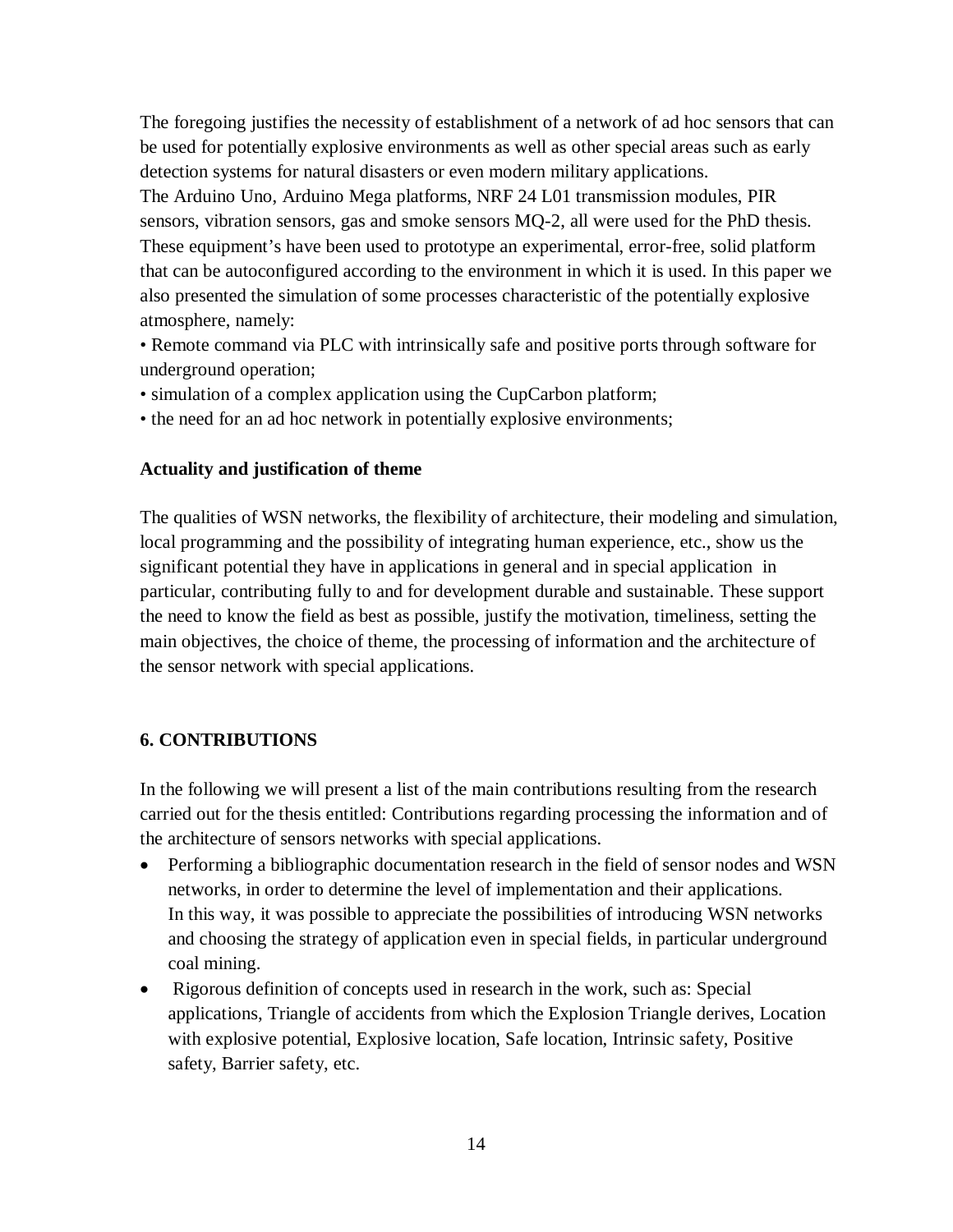- Enunciation of the principle that generates the explosion in potentially explosive locations as follows: coincidence between the Explosive Atmosphere and the Source of Explosive Initiation Energy, mathematical definition and justification through the Large Numbers Law, two strategies to prevent them, the deterministic and the probabilistic strategy.
- Defining and using the concept of intrinsic protection and positive control controlled through software and exemplifying when using a PLC.
- Justification of the deterministic strategy and its limits, mainly used in underground, consisting of the following: Severe methane removal measures taken by ventilation, maintaining a lower non-dangerous limit, the atmosphere being monitored by continuous scanning through a centralized SCADA system. Similarly, removing any sources of ignition and equipment and installations being inspected periodically to maintain unaltered safety standards. This strategy has led to the elimination of long-term explosions but has not completely eliminated them.
- Defining the Probabilistic Events Field, where events that justify the probabilistic strategy can occur: Complexity of underground processes, equipment density, narrow workspace, hard to avoid natural phenomena, machine imperfections, non-collaborative operation of the SCADA scanning system, allowing for existence of security breaches between detectors, non-use of human experience or some human errors, etc. Random phenomena are treated by "The Laws of Hazard", of which here were used: Gauss's Bell and the Law of Large Numbers.
- Defining the Probabilistic Strategy results from the Laws of Hazard as follows: In a potentially explosive location even secured, if there is a probable event field, a rare incident (explosion) event may occur if a sufficient number of attempts m  $(m\geq 1)$  are successful attempts. This approach allows the extension of staff safety beyond the limits of the deterministic strategy.
- Establishing the implementation of Strategies in the event of a coal mining extraction locations, using the conveyor, combine and the SCADA system, together with the WSN networks.
- Establishing the Modeling / Simulation Algorithm and the application of CupCarbon Modeling / Simulation Platform for the exploitation of coal underground.
- Identify the qualities of WSN networks that make them useful in special applications, of which we mention: The network is a set of simple nodes that cooperate as one unit; Processes environmental data integrating human experience with the real world; The nodes function on the principle of energy conservation; They are automatically located in space, synchronized in real-time and self-configuring.
- Realization of WSN nodes with methane sensors, remote communication applications and internet connection, programmed in  $C/C +$  language and experienced for validation using the Arduino platform. Making various variants of interfaces for connection between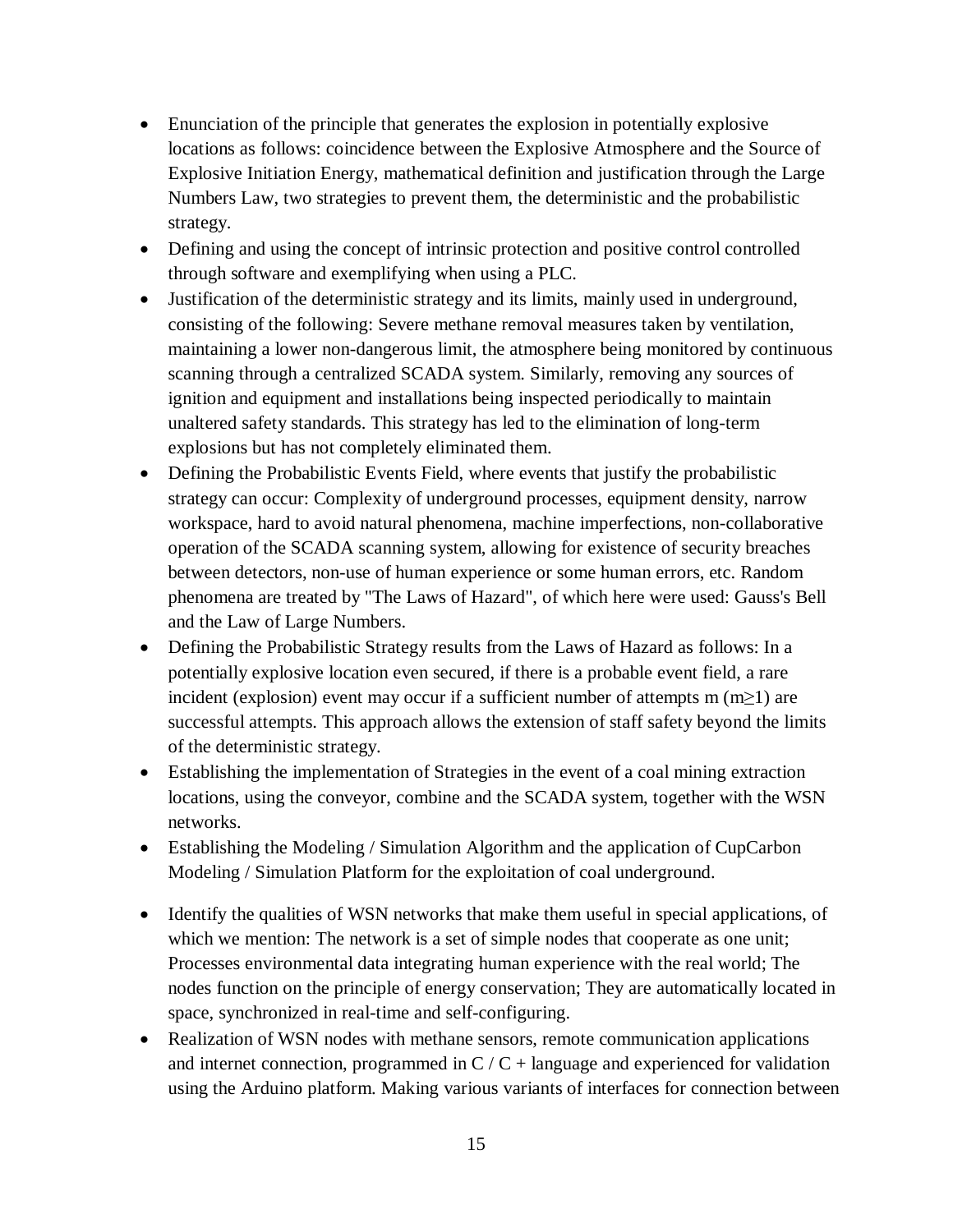the Arduino board and various sensors. We have modeled / simulated, using CupCarbon medium, a complex application to monitor the potentially explosive atmospheres in the underground coal mine extraction, using the strategies developed in the thesis, by combining SCADA with a WSN network.

• The majority of the results in the thesis were the subject of scientific papers sustained and published in the journals and international databases, Proceedings of Foreign Conferences (some ISIs), two are indexable in Clarivate Analytics Web of Science.

## **7. PROPOSALS**

- The research carried out in the elaboration of the thesis can be a bibliographic source for implementable projects with systems based on networks of wireless sensor, systems which can be easily configurable and very useful, especially in limit situations;
- The whole work can be the base of a university course dedicated to sensor networks using Arduino modules or other sensor connection modules, and applications can be developed in the laboratory;
- The result of research in special areas can be used through cooperation with educational centers or companies and services;
- The use of WSN in special applications, based on the new technological requirements, like in the modernization of the infrastructure, ensures the conservation of the necessary natural resources for future generations which are a major objective of our time.

## **8. SELECTIVE BIBLIOGRAPHY**

- [1] Amar N. S., Ravi R., K., Vijay K., Vipin G.- Safety of Underground Coal Mine Using Artificial Intelligence and Wireless Sensor Network, Published: International Journal of Advanced Trends in Computer Science and Engineering, 11 November 2016.
- [2] Abrudean M. -Systems theory and automatic regulation, Editura MEDIAMIRA, Cluj-Napoca, 1998.
- [3] Allen Bradly, Rockwell Automation- SCADA System Application guide, Pub. AG-UM08C-EN-C, February, USA, 2005.
- [4] Baker, N. Zigbee and Bluetooth, Computing and Control Engineering, Aprilie-Mai 2005, Vol.16, Issue 2, Pag.20-25
- [5] Baker, N. Zigbee and Bluetooth, Computing and Control Engineering, Aprilie-Mai 2005, Vol.16, Issue 2, Pag.20-25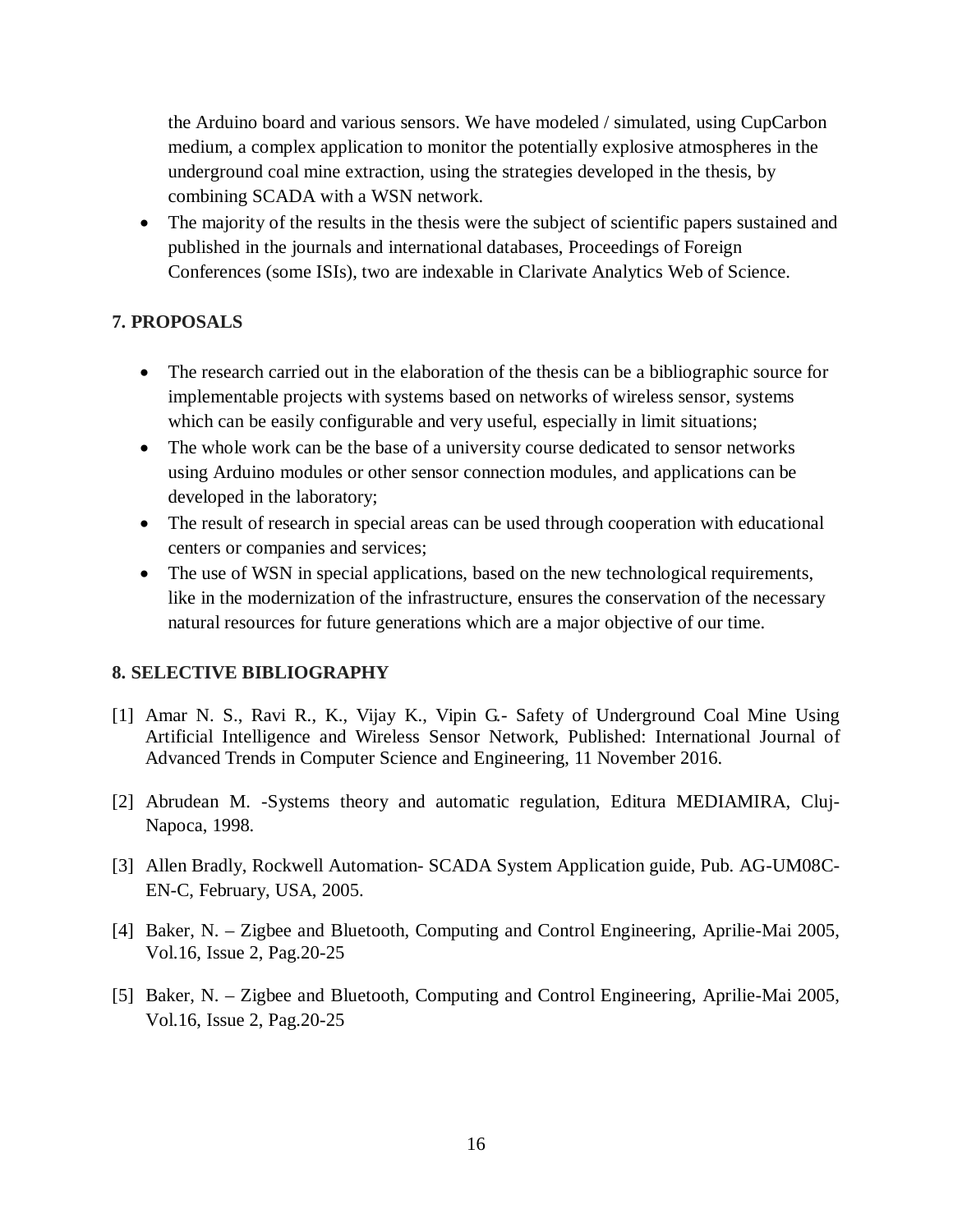- [6] Bogdanffy L., Pop E., Ilcea G, HIL Simulation as Rapid Prototyping Method in Control Engineering, International Journal of Control Systems and Robotics ISSN: 2367-8917 Volum1, 2016.
- [7] Emil Pop, Gabriel-Ioan Ilcea, **Ionut-Alin Popa** *Distance Control and Positive Security for Intrinsic Equipment Working in Explosive Potential Atmospheres.* - Engineering, 16 March 2018, 10, 75-84, ISSN Online: 1947-394X ISSN Print: 1947-3931 DOI: 10.4236/eng.2018.103006. Pag. 75-84.
- [8] Festilă Cl., Dulf E.H., Baldea A., *Observer Based Safe Operation of the 13C Cryogenic Separation Column*, 2010 International Joint Conference on Computational Cybernetics and Technical Informatics (ICCC-CONTI), Digital Object Identifier: 10.1109/ICCCYB.2010.5491250, 2010.
- [9] <https://www.researchgate.net-> Centrala telegrizumetrică CTT 63/40 U, 2016
- [10] <https://datasheet.octopart.com,> The Arduino Uno is a microcontroller board based on the ATmega328
- [11]Ilcea Gabriel Ioan, Pop Emil, **Popa Alin- Ionuț** Intrinsic safety and Positive Security with Embedded Software Solution for Equipment's Used in Spaces with Explosive Potential Atmosphere.- CBU-International conference UDC Classification 004.35;DOI:<http://dx.doi.org/10.12955/cbup.v6.1297,> Prague, Czech Republic, 1077, MARCH ISI Proccedings pag: 21-23, 2018
- [12]Ilcea, G., Dobra, R., Păsculecu, D. and Buică, G. (2014) Decision Support System Based on Fiber Optic Technology Applicable to Mining Industry. Proceedings of International Conference on Circuits, Systems, Signal and Telecommunications, Tenerife, 10-12 January 2014, 148-151.
- [13]**Ionut-Alin Popa**, Emil Pop, Gabriel-Ioan Ilcea Using Wireless Sensors Networks in special Applications for Mining with Accident Potential Location International Journal of Science and Research (IJSR) ISSN 2319-7064, Impact Factor (2017): 7.296, Vol. 7 Issue 8, August 2018, pg. 229-235
- [14]**Ionuț-Alin Popa**, Emil Pop- SENSORS AND SENSORS WITH SPECIAL APPLICATION Annals of the "Constantin Brancusi" University of Targu Jiu, Engineering Series, No. 4/2016, Issue 4, p113-118
- [15]K. Holger, A. Willig "Protocols and Architectures for Wireless Sensor Networks". JohnWiley & Sons, 2012.
- [16]Keith Stouffer, J Falco, Karen Kent Guide to Supervisory Control and Data Acquisition (SCADA) and Industrial Control Systems Security, NIST Special Publication 800-82, 2006.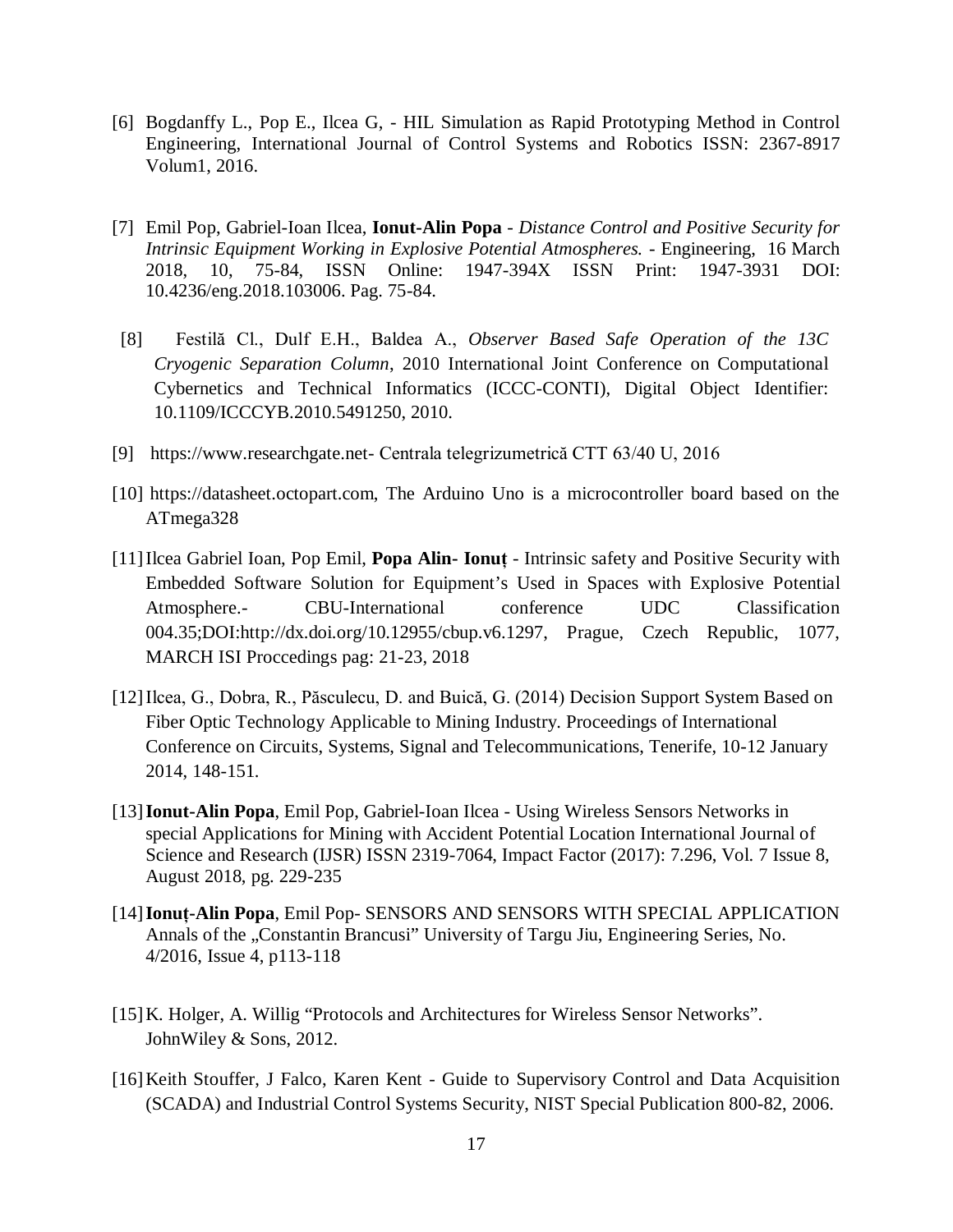- [17]Leba M., Pop E., Sochirca B., Vanvu P. Modeling, simulation and design of the intrinsic protection using safty barriers, Proceeding of the 8th WSEAS International Conference on CIRCUITS, SYSTEMS, ELECTRONICS, CONTROL AND SIGNAL PROCESSING (CSECS `09), Perto de la Cruz, Tenerife, Canary Islands, Spain, ISBN 978-960-474-139-7, ISSN 1790-5117.
- [18] Lorand Bogdanffy, Emil Pop, **Ionuț-Alin Popa** Rapid Prototyping for Optimal Control of Electrical Drives International Journal of Circuits and Electronic, <http://www.iaras.org/iaras/journals/ijce,> ISSN: 2367-8879 88, pg. 83-88, 2016
- [19]Manolea Gh., Popescu Gh., Draghiciu M.A., Botezatu N. Acționări electromecanice Universitatea, Craiova, 2000.
- [20]Manolea Gh. Sisteme automate de acționare electromagnetică, Editura Universitaris, Craiova, ISBN 973-8043-525-5, 2004.
- [21]Mândrescu C., Pană T., Stoicuța O.- The control system analysis of the coal flow on the scrapers conveyor in a longwall mining system IEEE Applied and Theoretical Electricity (ICATE), 2016.
- [22]Muresan V., Abrudean M. Control of rotary hearth furnace, using a programmable controller, Automation, Quality and Testing, Robotics, 2008. AQTR 2008. IEEE International Conference, Pag. 262-266.
- [23]Nedelcu, A., Sandu, F., Machedon-Pisu, M., Stoianovici, V. Wireless-based Remote Monitoring and Control of Intelligent Buildings, International Workshop on Robotic and Sensors Environments, Lecco, Italia, Noiem. 2009
- [24]Păun F., Părăian M., Sicoi S., Ghicioi E., Lupu Le.- Petricolul de aprindere a atmosferei explozive prin descărcări electrostatice de la om, INSEMEX, Petroșani 2008.
- [25]Polastre, J., Szewczyk, R., Culler, D. Enabling Ultra-Low Power Wireless Research, Proceedings of the Fourth International Conference on Information Processing in Sensor Networks (IPSN/SPOTS), Aprilie 2005
- [26] Pop Emil, Alexandrescu Cristina, Ilcea Gabriel, **Popa Ionut-Alin** POSSIBILITIES OF USING BLENDED LEARNING IN CONTROL ENGINEERING WITH APPLICATION AT SYSTEMS THEORY Conference name**:** 10th International Conference on Education and New Learning Technologies, EDULEARN18 Proceedings, ISBN**:** 978-84-09-02709-5, ISSN: 2340-1117, Location: Palma, Spain, Pages**:** 435- 445,doi: 10.21125/edulearn.2018.0188, 2-4 July, 2018, (Indexing in WOS)
- [27]Pop E., Ilcea G., **Popa I.A**., Bogdanffy L. Increasing the Safety of People Activity in Aggressive Potential Locations, analyzed through the Probability Theory, Modeling/Simulation and Application in Underground Coal Mining. Engineering Journal